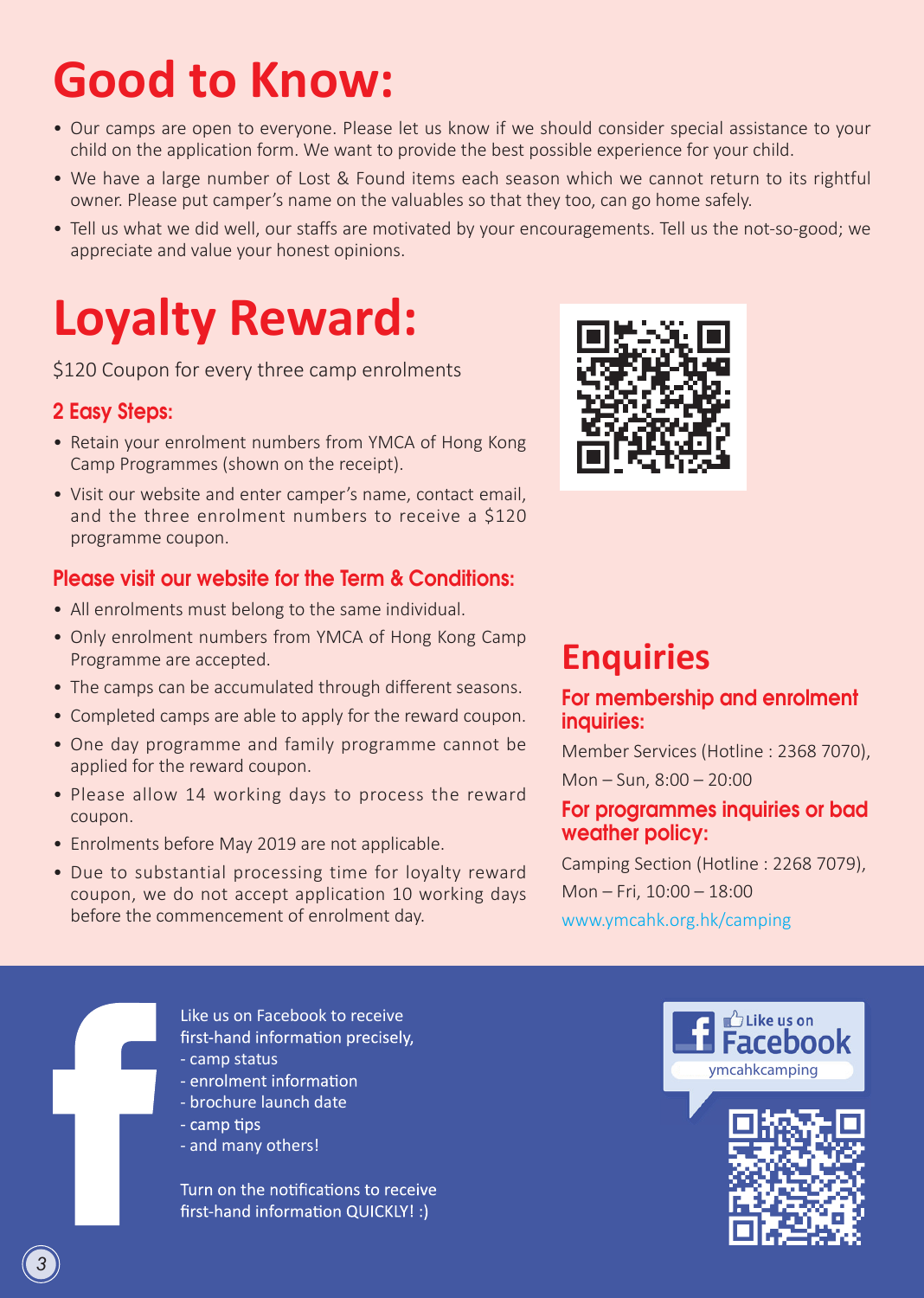# **General Information**

#### Camp Staff

Our staff are a highly qualified team of responsible young adults committed to each camper to ensure enjoyable camp experience. All staff are trained prior to your child's arrival. Our staff to camper ratio is an average of 1 : 7.

#### Instruction Medium

Instruction at Day Camp will be primarily in English.

#### Meal Arrangement

All YMCA Full-Day Camps include nutritious hot lunches. Please inform us if your child has any food allergies or restrictions by filling the medical form. Campers are encouraged to bring their own healthy snack to camp as well.

#### Camp Behaviour Policy

If a situation arises where a camper threatens the safety or security of another camper, or if a camper shows disregard for camp guidelines, we will make every appropriate effort to inform the parents involved and to correct the behaviour to provide a positive camp experience for everyone. However, should disruptive behaviours continue, the child may be dismissed from the camp at the discretion of the YMCA. The YMCA will not be held responsible for any costs associated with a child's dismissal on the grounds of disruptive behaviour.

#### Name and Likeness

The YMCA may take photos and videos from time to time for the purpose of promotion of our camps and of the Association's activities to our members or the public at large. YMCA management retains the right and sole discretion to publish the name and likeness (photo/image/video, etc.) of any person participating in our camps.

#### Assembly and Dismissal

Please drop off and pick up your children directly at the campsite, unless otherwise specified. (Shuttle Bus Services will be provided for some of the camps).

#### Shuttle Bus Arrangements

Please note camps that provide shuttle bus service to the campsite will depart promptly 15 minutes after daily registration.

#### Late Pick Up

Campers will be automatically taken to the Child Care Service if they are not picked up by his/her guardian by 16:45. A late charge of \$100 will be applied for each late day. Please refer to the Frequently Asked Question (Q.1). Child Care Service is only applicable for Full-Day camps.

#### Lost and Found

During camp we will be working hard to ensure that your children return home with all their belongings. However, occasionally some items are left behind. We will collect all of the remaining Lost and Found items and bring them to the Camping Office at 2268 7079 where we will hold them for period of 1 month before donating them to good-will services. The YMCA reserves the right to discard any wet or very soiled items.

The YMCA takes no responsibility for the loss of children property. It is highly recommended that children do not bring valuable items to camp.

#### Same Group Request

If you would like to register your child to be in the same group with their sibling or friend, please fill out the 'Same Group Request' section on the Enrolment Form with the other child's name. To further confirm this, please contact the Member Services Counter at 2368 7070.

#### Special Needs

YMCA Camps provide Day Camp experiences for children with a variety of special needs. A limited number of spaces are available for children requiring additional staff support. Please contact the YMCA Camping Officer at 2268 7079 for details.

#### Payment

Payment can be done by cash, cheque, Visa or Master Credit Card.

Please prepare a self-addressed envelope. (For postal enrolment only)

Please make your cheque payable to **'YMCA of Hong Kong'** and write the **participant's name, telephone number, course code and membership number (if applicable)** on the back of the cheque.

Please enclose separate cheques in full payment for each individual camp.

No post-dated cheques will be accepted.

#### Fee Structure

The registration fee for each camp includes a daily lunch, out-trip fee including transportation and all venue entrance fees.

After you have enrolled in camp, you will receive: Medical form, Parent Reminder and Bad Weather & Refund Policy.

For safety reasons, please ensure your child (ren) meet the age requirement for each individual camp. We reserve the right to remove all incorrect age enrollments without refund.

We do not accept reservation by fax, email. Postal enrolment will only be accepted until 10 days before the start of each camp.

#### Safety and Hygiene Policies

Safety at camp is always our first priority. We have implemented a few policies to ensure the health and well-being of everyone at camp, both campers and staff:

**Hygiene** – we have hand-washing breaks at regular intervals through the camp schedules to reduce the chances of spreading germs. Caring and sharing are important values we teach at camp, however we are asking everyone to not share personal snacks during camps. Also, our staff will adhere to strict food handling procedures during cookery programmes and mealtime.

**Sick campers** – we will be working with all families to ensure the safety of all campers. We are asking all campers to remain at home if ill. The YMCA reserves the right to send home all ill children or staff.

**Campers taking medicine** – if campers need to take medicine during camps, parents need to inform the camp coordinator during registration time in the morning. You are required to fill in a Medicine Authorization Form (back of the Medical Form). For safety concerns, the coordinator will help the younger campers to keep the medicine and return it to campers at the end of each camp.